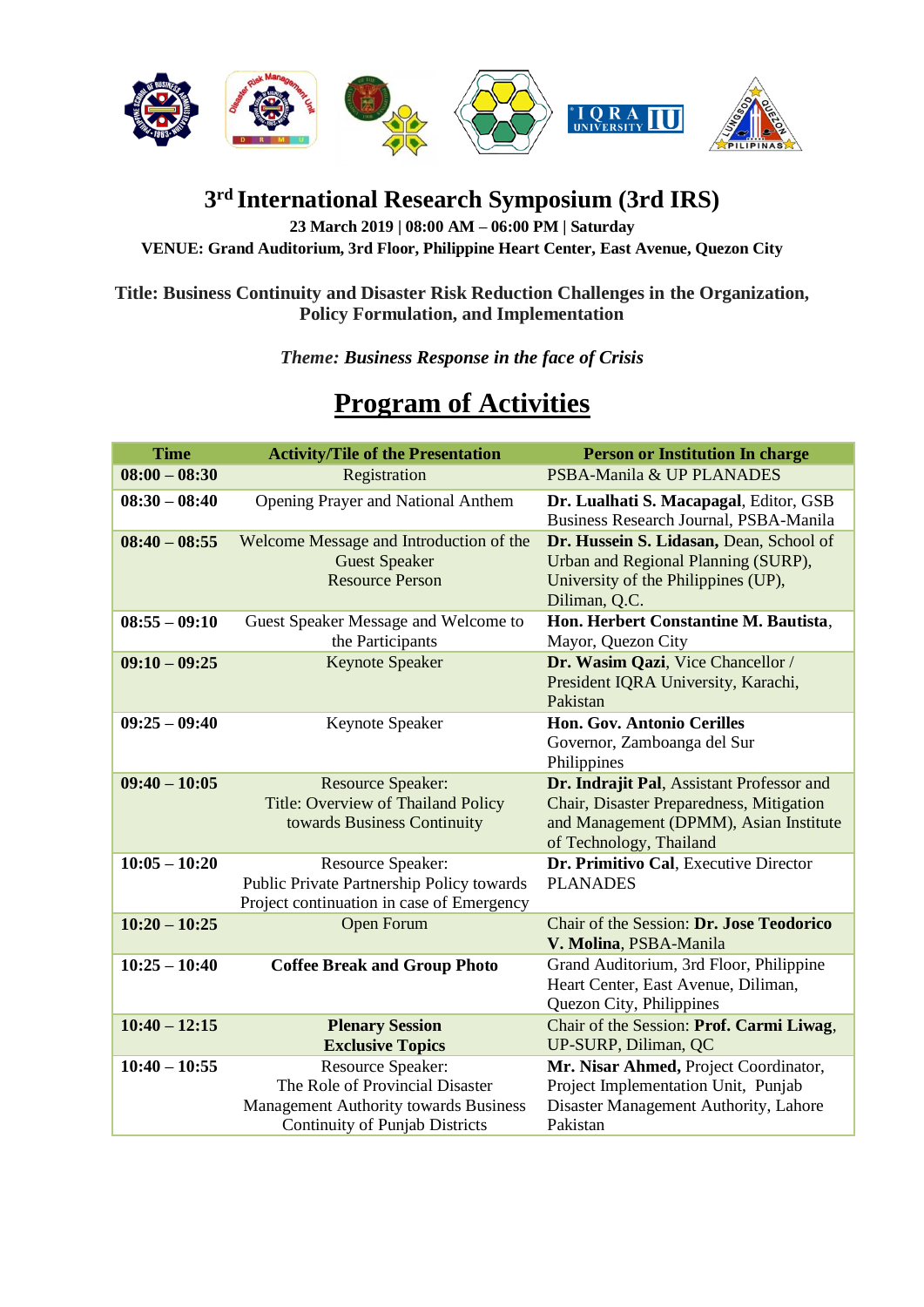| <b>Time</b>                          | <b>Activity/Tile of the Presentation</b>                                                                                                                                      | <b>Person or Institution In charge</b>                                                                                                                                                         |
|--------------------------------------|-------------------------------------------------------------------------------------------------------------------------------------------------------------------------------|------------------------------------------------------------------------------------------------------------------------------------------------------------------------------------------------|
| $10:55 - 11:10$                      | <b>Resource Speaker:</b><br><b>Environmental Protection and Waste</b><br><b>Management Department Initiatives</b><br>towards Business Continuity                              | Ms. Frederika C. Rentoy, Head,<br><b>Environmental Protection and Waste</b><br>Management Department, Quezon City<br>Government, Philippines                                                   |
| $11:10 - 11:25$                      | Resource Speaker:<br>Quezon City Disaster Risk Reduction:<br><b>Insurance Mechanism towards SMEs</b>                                                                          | Mr. Karl Michael E. Marasigan,<br>Head, Disaster Risk Reduction<br>Management Office, Quezon City<br>Government, Philippines                                                                   |
| $11:25 - 11:40$                      | <b>Resource Speaker:</b><br>Meaning and Essence of Integrating<br><b>Disaster Risk Reduction Framework in</b><br><b>Business</b>                                              | Dr. Elias Sampa, Director, Curriculum<br>& Programs, Australian International<br>School                                                                                                        |
| $11:40 - 11:55$                      | Resource Speaker:<br><b>Business Continuity and Network</b><br>Recovery - The Australian Queensland<br><b>State Context and Challenges</b>                                    | Mr. Nadeem Latif, Principal Manager<br>(Assurance), Department of Transport and<br>Main Roads, Queensland Government,<br>Brisbane, Australia                                                   |
| $11:55 - 12:15$                      | Open Forum, Group Photo and<br>Distribution of Plaques of Appreciation                                                                                                        | Chair of the Session: Prof. Carmi Liwag,<br>Dr. Jose F. Peralta, Dean and President &<br>Dr. Tabassam Raza, Associate Dean<br>PSBA-Manila and Mr. Karl Michael E.<br>Marasigan, Head, QC-DRRMO |
| $12:15 - 13:00$                      | <b>LUNCH</b>                                                                                                                                                                  | Grand Auditorium, 3rd Floor, Philippine<br>Heart Center, East Avenue, Diliman,<br>Quezon City, Philippines                                                                                     |
| <b>Session I</b><br>$13:00 - 14:15$  | <b>Plenary Session</b><br><b>MBA-DRM Graduating Class</b>                                                                                                                     | Chair of the Session: Prof. Ata Ur<br>Rahman IQRA University, Head of<br>Department and International Media<br>Consultant, Canada                                                              |
| $13:00 - 13:10$                      | Title: Identifying Major Problem and<br><b>Regulation towards Disaster Risk</b><br>Reduction Action Plan on Selected<br>Subdivision in Quezon City                            | Presenter: Arch't. Pedro P. Rodriguez<br>Jr., MBA-DRM Thesis Candidate, PSBA-<br>Manila                                                                                                        |
| $13:10 - 13:20$                      | <b>Title: Coping and Adaptive Capacities</b><br><b>Expansion of the Non-Government</b><br>Organizations (NGO's) accredited as<br>member of Quezon City Development<br>Council | Presenter: Ms. Coleen C. Balasabas,<br><b>MBA-DRM Thesis Candidate, PSBA-</b><br>Manila                                                                                                        |
| $13:20 - 13:30$                      | Title: Multi-hazard Risk Mapping of<br>Daycare Centers in Quezon City: An<br><b>Action Plan towards Decision Making</b>                                                       | Presenter: Ms. Ruth G. Genato, MBA-<br>DRM Thesis Candidate, PSBA-Manila                                                                                                                       |
| $13:30 - 13:40$                      | Title: Enhancing the Evacuation Plan for<br>Subdivision in Quezon City: A Model For<br><b>Open Space Evacuation Center</b>                                                    | Presenter: Mr. Jonathan E. Africa, MBA-<br>DRM Thesis Candidate, PSBA-Manila                                                                                                                   |
| $13:40 - 13:55$                      | <b>Resource Speaker:</b><br>Dubai Financial Crises and Solution<br>towards Business Continuity                                                                                | Prof. Abdul Ghafoor, Chief Executive<br>Officer, Mangrove Services, LLC, Dubai,<br><b>United Arab Emirates</b>                                                                                 |
| $13:55 - 14:05$                      | <b>Open Forum</b>                                                                                                                                                             | Prof. Ata Ur Rahman IQRA University,<br>Head of Department and International<br>Media Consultant, Canada                                                                                       |
| $14:05 - 14:15$                      | Distribution of Plaques of Appreciation                                                                                                                                       | Dr. Jose F. Peralta, Dean and President &<br>Dr. Tabassam Raza, Associate Dean<br>PSBA-Manila                                                                                                  |
| <b>Session II</b><br>$14:15 - 15:05$ | <b>Plenary Session</b><br><b>MBA Research Methodology Class</b>                                                                                                               | Chair of the Session: Arch't. Pedro P.<br>Rodriguez Jr, QCG                                                                                                                                    |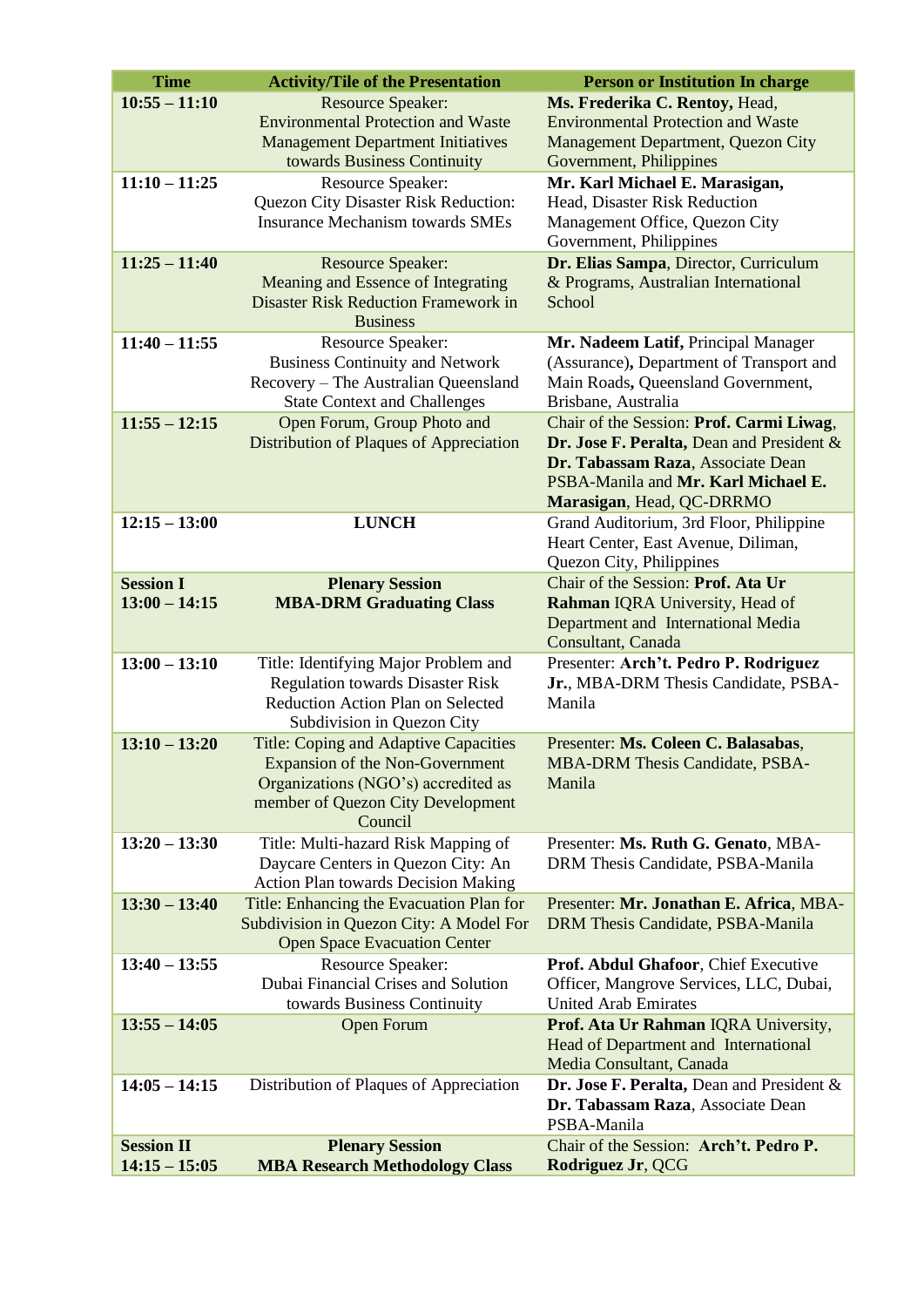| <b>Time</b>                           | <b>Activity/Tile of the Presentation</b>                                                                                                                          | <b>Person or Institution In charge</b>                                                                        |
|---------------------------------------|-------------------------------------------------------------------------------------------------------------------------------------------------------------------|---------------------------------------------------------------------------------------------------------------|
| $14:15 - 14:25$                       | Title: Assessing Hazard Preparedness<br>Level of a Hotel and Casino's Employees                                                                                   | Presenter: Ms. Mary Ann J. Caballeda,<br>MBA - Research Methodology Class,<br>PSBA-Manila                     |
| $14:25 - 14:35$                       | Title: Impact of Mode of Payments on<br>Purchasing Power of Consumers in<br><b>Selective Casual Dining Restaurants in</b><br>Makati City                          | Presenter: Ms. Maria Carmel E. Molina,<br>MBA - Research Methodology Class,<br>PSBA-Manila                    |
| $14:35 - 14:45$                       | Title: Policy Framework on Universal<br>Charge thru Gradual Removal of<br>Missionary Electrification Subsidy in the<br>Philippines                                | Presenter: Dr. Tabassam Raza and Mr.<br>Jonnel S. Acoba, MBA - Research<br>Methodology Class, PSBA-Manila     |
| $14:45 - 14:55$                       | Title: Church Governance and Ethical<br>Standard as an Essential Elements for<br>Preservation of Church Unity                                                     | Presenter: Mr. Leo D. Parotina, MBA -<br>Research Methodology Class, PSBA-<br>Manila                          |
| $14:55 - 15:05$                       | Title: Assessing Relationship between<br>Individual Development Program and<br>Employees' Retention in ICRC,<br>Philippines                                       | Presenter: Mr. Mark C. Magno, MBA -<br>Research Methodology Class, PSBA-<br>Manila                            |
| $15:05 - 15:15$                       | <b>Open Forum</b>                                                                                                                                                 | Arch't. Pedro P. Rodriguez Jr, QCG                                                                            |
| $15:15 - 15:30$                       | <b>Coffee Break</b>                                                                                                                                               | Grand Auditorium, 3rd Floor, Philippine<br>Heart Center, East Avenue, Diliman,<br>Quezon City, Philippines    |
| <b>Session III</b><br>$15:30 - 16:10$ | <b>Plenary Session</b><br><b>PSBA and Other Universities</b>                                                                                                      | Chairs of the Session: Dr. Jun Castro,<br><b>UP-SURP</b> and                                                  |
| $15:30 - 15:40$                       | Title: Financial literacy towards a<br>Sustainable Development: A Social<br><b>Intervention Perspective</b>                                                       | Presenter: Mr. Jan Michael R. Las<br>Marias, DBA - Social Responsibility<br>Class, PSBA-Manila                |
| $15:40 - 15:50$                       | Title: Micro-Small-Medium Enterprises<br>Entrepreneurs Leadership: An Employee<br><b>Engagement Crisis Framework</b>                                              | Presenter: Ms. Janet Guerrero-Poja,<br>Ateneo de Naga University                                              |
| $15:50 - 16:00$                       | Title: A Global perspective of<br>Governance and Policy Process in<br><b>Business Continuity and Disaster Risk</b><br>Reduction.                                  | Presenter: Dr. Kamran Raza, Dean,<br><b>IQRA University</b>                                                   |
| $16:00 - 16:10$                       | Title: The Impact of Television<br><b>Advertisement of Four Leading Fast Food</b><br>Chains on Children's Wants: Parent Point<br>of View, Pasig City, Philippines | Presenter: Mr. Bo Ngoc Bui, MBA<br>Candidate, PSBA-Manila                                                     |
| $16:10 - 16:20$                       | Open Forum                                                                                                                                                        | Dr. Jun Castro, UP-SURP and Prof. Ata<br>Ur Rahman, IQRA University<br>International Media Consultant, Canada |
| <b>Session IV</b>                     | <b>Plenary Session</b>                                                                                                                                            | Chair of the Session: Dr. Eduardo G.                                                                          |
| $16:20 - 17:00$                       | <b>PSBA and Other Universities</b>                                                                                                                                | <b>Ong, PSBA-Manila</b>                                                                                       |
| $16:20 - 16:30$                       | Title: Mitigating anomalies in business: A<br>Social Responsibility of the Accounting<br>Profession                                                               | Presenter: Mr. Rafael R. Veloso III, DBA<br>- Social Responsibility Class, PSBA-<br>Manila                    |
| $16:30 - 16:40$                       | Title: Enhanced Cash Transfer Model for<br>Disaster Impact Areas in the Philippines                                                                               | Presenter: Ms. Alma Gutierrez, DBA<br>Dissertation Candidate, PSBA-Manila                                     |
| $16:40 - 16:50$                       | Title: Sweet Potato-Based Products Value<br>Chain Analysis for Input-Market<br>Challenged Business Resiliency in Albay,<br>Philippines                            | Presenter: Mr. Nolan G. Belaro, Ateneo<br>de Naga University                                                  |
| $16:50 - 17:00$                       | <b>Open Forum</b>                                                                                                                                                 | Dr. Eduardo G. Ong PSBA-Manila                                                                                |